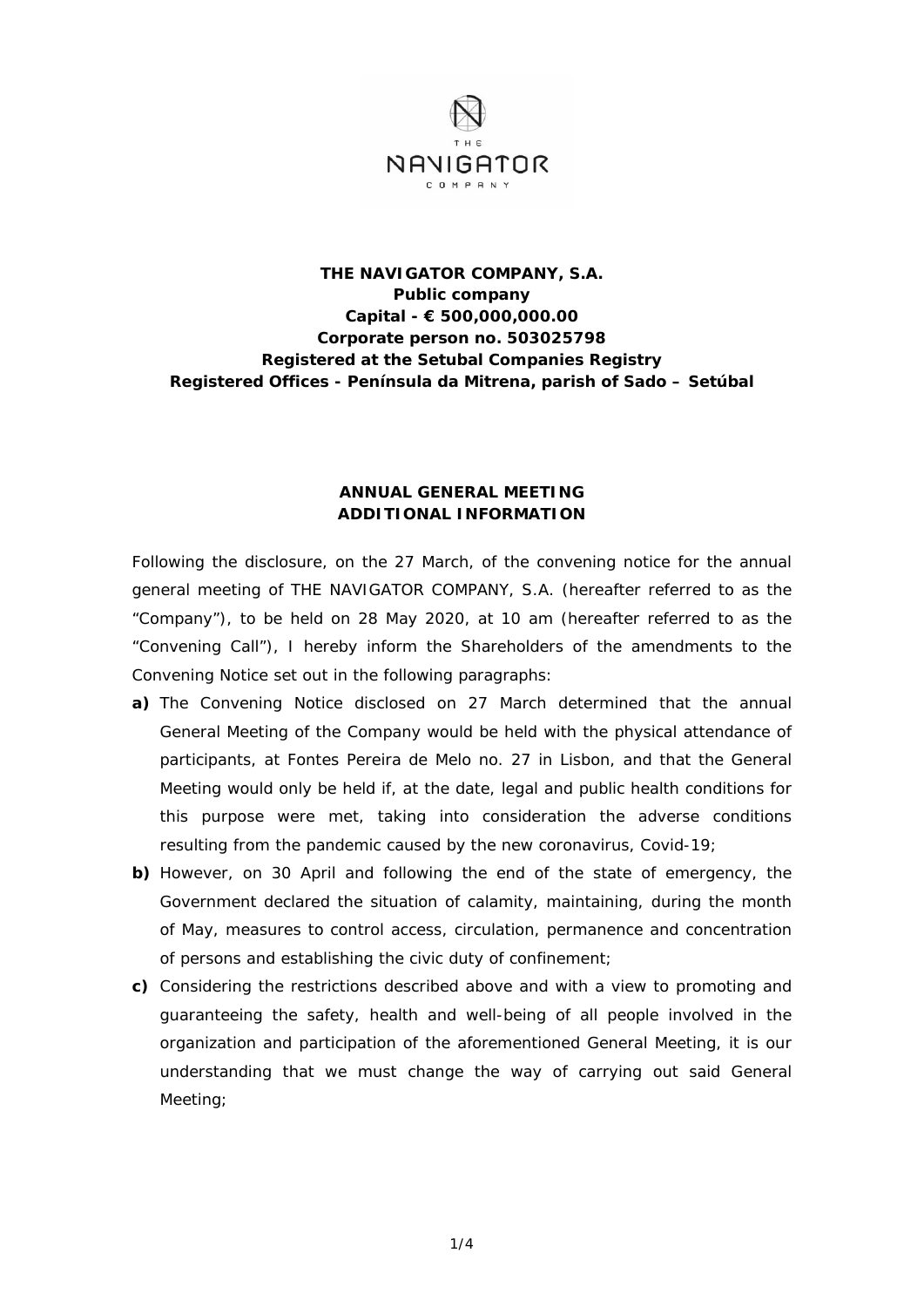

- **d)** As a result and in the absence of a provision to the contrary in the By-Laws, the Annual General Meeting convened for 28 May 2020 will be held at the scheduled date and time **exclusively through telematic means**, in accordance with paragraph b), no. 6 of article 377 of the Commercial Companies Code;
- **e)** With the General Meeting being held exclusively by telematic means and with a view to guaranteeing the exercise of Shareholder rights under appropriate security and authenticity conditions that are compatible with the referred manner, Shareholders shall observe the following:
	- **i)** Shareholders, when sending the declaration of intention to participate in the General Meeting to the Chairman of the General Meeting - which must be received, at the latest, by 23:59 hours (GMT) on **20 May 2020** and sent by e-mail to ag@thenavigatorcompany.com - **must indicate in that communication which e-mail address they wish to use** to receive the Company's communications regarding the General Meeting, namely with regard to technical requirements required to ensure their participation in the General Meeting, by telematic means;
	- **ii)** Shareholders who have already, on the date hereof, expressed their intention to participate in the General Meeting, must communicate to the Chairman of the General Meeting, at the latest by 23:59 hours (GMT) of 20 May 2020, the respective e-mail address referred to in paragraph i) above, and sending that communication to the Chairman of the General Meeting, by e-mail, to the address ag@thenavigatorcompany.com.
	- **iii)** Since it is not possible to quarantee the existence of means that ensure, efficiently and with security, the exercise of voting rights during the General Meeting to be held by telematic means, **Shareholders shall exercise their voting right beforehand and only by electronic or paper-based correspondence as provided for in the Convening Notice**; we take the opportunity to repeat the request made therein, for Shareholders to give preference to the exercise of voting rights by electronic correspondence;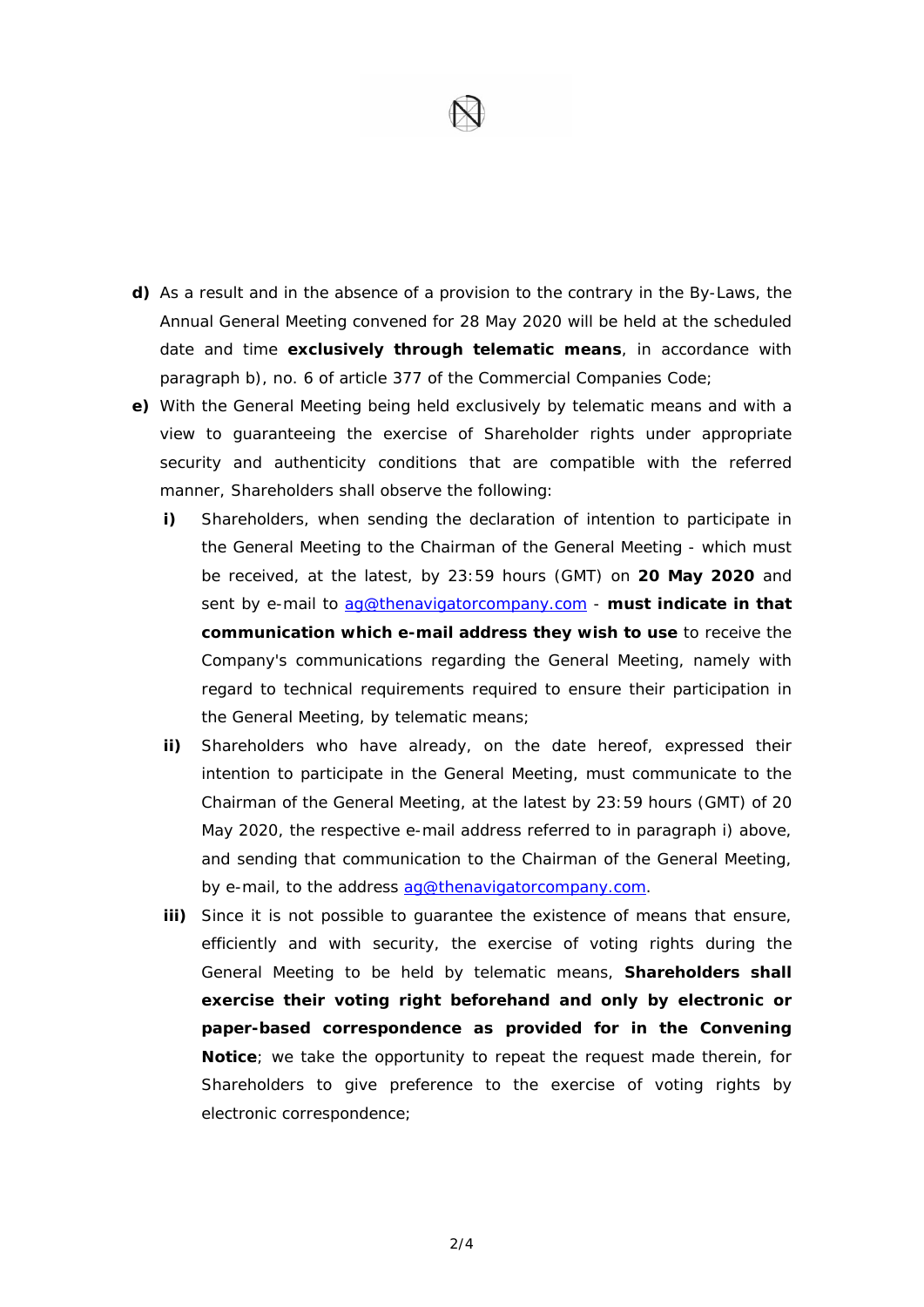

- **iv)** Shareholders who have validly exercised their voting rights and participate in the General Meeting by telematic means, as indicated above, may change the vote previously cast in the course of the meeting;
- **v)** Shareholders who, being qualified to participate in the General Meeting in accordance with the Convening Notice and subparagraphs i) and ii) above, **have not previously exercised their voting rights by electronic correspondence or on paper**, as provided for above, **will not be able to exercise their voting rights during the General Meeting**, although they will be able to view the works and exercise information rights, as described above;
- **vi)** The meeting quorum and the resolution quorum will be ascertained prior to the General Meeting; for this purpose, Shareholders shall be considered in attendance if they have validly exercised their voting right, as provided for in the Convening Notice with the amendments set out herein, without prejudice to changes to votes cast mentioned in paragraph iv) above, which will be counted during the General Meeting, and
- **vii)** With regard to the exercise of the voting rights regarding the General Meeting, we request Shareholders to give preference to prior contact with the Company, and to present questions they wish to see clarified at the General Meeting, in writing, sent to ag@thenavigatorcompany.com until the end of the business day immediately preceding the day of the General Meeting, indicating the corporate body which they are addressed, without prejudice to Shareholders being able to place, in the course of the General Meeting, also in writing and through the means that may be indicated in the Company's communication addressed to them in accordance with paragraph i) above, the issues related to items in the Agenda that they wish to see clarified;
- **f)** The Company will provide technical support to Shareholders, within the telematic means through which the General Meeting will be held, without prejudice to Shareholders having to guarantee and verify, in advance, the